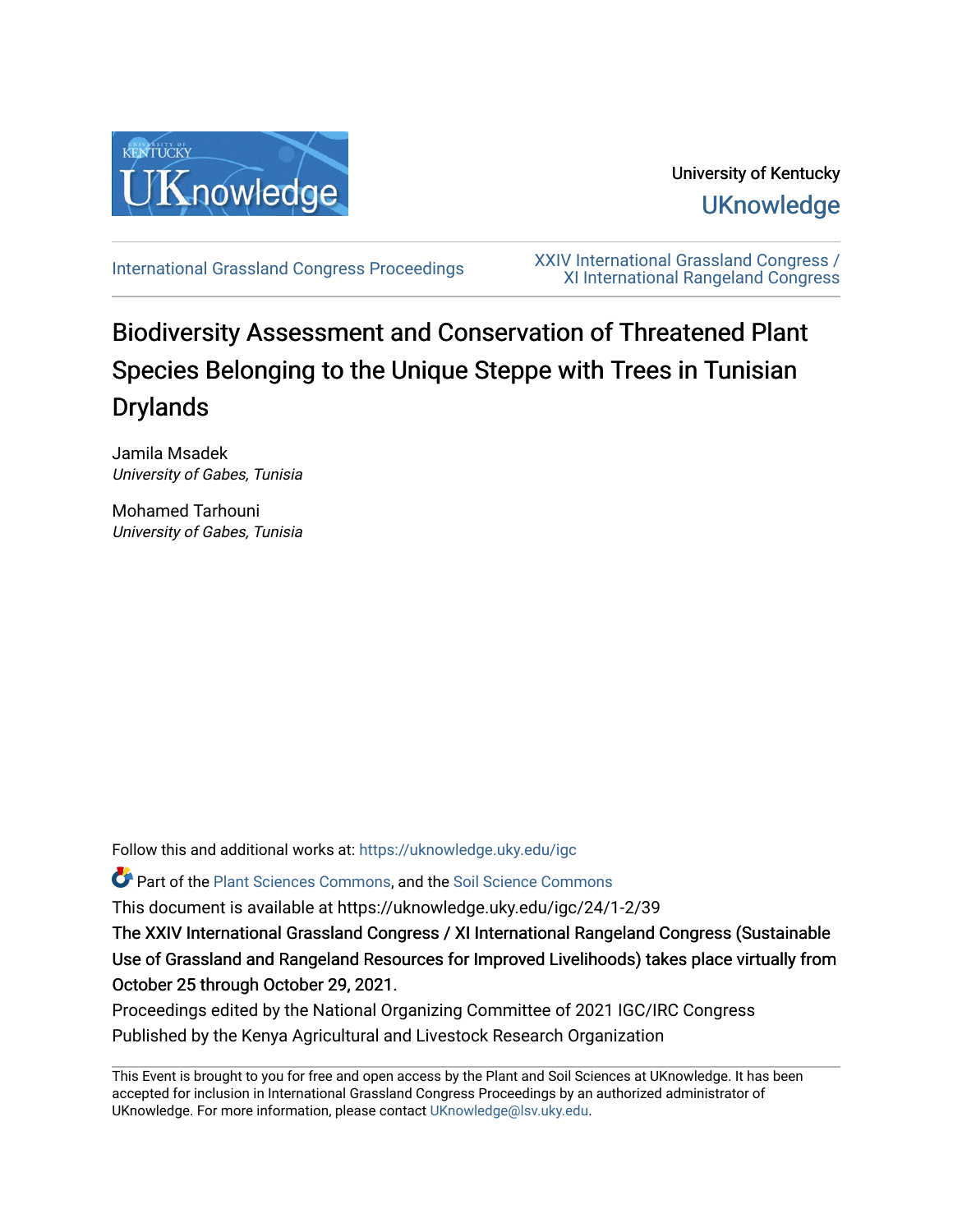Sub-Theme 1: Rangeland/Grassland Ecology Biodiversity assessment and conservation of threatened plant species

# belonging to the unique steppe with trees in Tunisian drylands.

Jamila Msadek and Mohamed Tarhouni\*

Institut des Régions Arides. Laboratoire des Ecosystèmes Pastoraux et Valorisation des Plantes Spontanées et des Microorganismes Associés. 4100 Médenine, University of Gabes, Tunisia. \* Corresponding author: E-mail: [medhtarhouni@yahoo.fr](mailto:medhtarhouni@yahoo.fr)

**Key words:** Conservation, functional traits, national park, rare species, dryland.

#### **Abstract**

Biodiversity conservation from heavy grazing impacts, through the creation of national parks, is usually considered to sustain higher ecosystem resilience and to protect the natural plant cover as well as the threatened species. The study was carried out in Bou Hedma national park, a biosphere reserve containing the unique *Acacia tortilis* (Forssk.) Hayne subsp. *raddiana* (Savi) Brenan steppe with trees in Tunisia. Several functional traits of seven (7) rare and threatened plant species are used to highlight their adaptive strategies in order to understand the evolution of plant communities and the overall ecosystems functioning inside the park. Such results may provide many environmental benefits and maintain the flora biodiversity under harsh dryland conditions.

## **Introduction**

Increased temperature, variability in rainfall and prolonged droughts are the main climatic conditions influencing the dryland ecosystems productivity (Maestre et al. 2012). These ecosystems are threatened both by climate variations and human factors. Ouled Belgacem and Louhaichi (2013) showed that climate variability and strong human activities are the main causes of degradation in arid and semi-arid regions. Tunisia, like other north African countries, is currently facing degradation and desertification of its most fragile ecosystems, such as the arid rangelands. The natural vegetal cover is suffering from the rarefaction or the disappearance of the most palatable plant species and the spread of the unpalatable ones (Tarhouni et al. 2010; Ouled Belgacem and Louhaichi 2013; Louhaichi et al. 2019). To conserve biodiversity and maintain the auto-regeneration process of the natural ecosystems, Tunisia was created a set of national parks in different bioclimatic zones. According to Ferchichi (2013), these parks represent the majority (237.000 ha) of the protected areas in the country (250.000 ha). Bou Hedma national park, which contains the unique *Acacia tortilis* (Forssk.) Hayne subsp. *raddiana* (Savi) Brenan steppe with trees in Tunisia, was created in 1980 to preserve arid plant communities and fauna. Under protection, the plant species developed some adaptive strategies to survive. These strategies are supposed to be different from those under heavy disturbances. The assessment of several plantfunctional traits can highlights their adaptations face to different stresses and disturbances. The main traits are associated with resource acquisition, such as SLA (specific leaf area), LDMC (leaf dry matter content) and LA (leaf area). Our overall aims are to study some functional traits of seven (7) threatened plant species inside the park.

## **Methods and Study Site**

Our investigations were carried out in Bou Hedma national park (34.476102 N, 9.649239 E; Figure 1), created in 1980 with an area of 16,488 ha. This park contains the unique *A. tortilis* steppe with trees in Tunisia and plays a key role in the biodiversity conservation of flora and fauna (Tarhouni, 2003). The park is characterized by an arid bioclimate with an average annual rainfall of 300 mm and an average temperature of 32 to 36°C in summer and 4 to 7°C in winter. Seven (7) plant species, classified as rare and threatened of extinction according the Tunisian regulation (JORT, 2006), are founded inside the park from a total of 54 species in whole country (Table 1).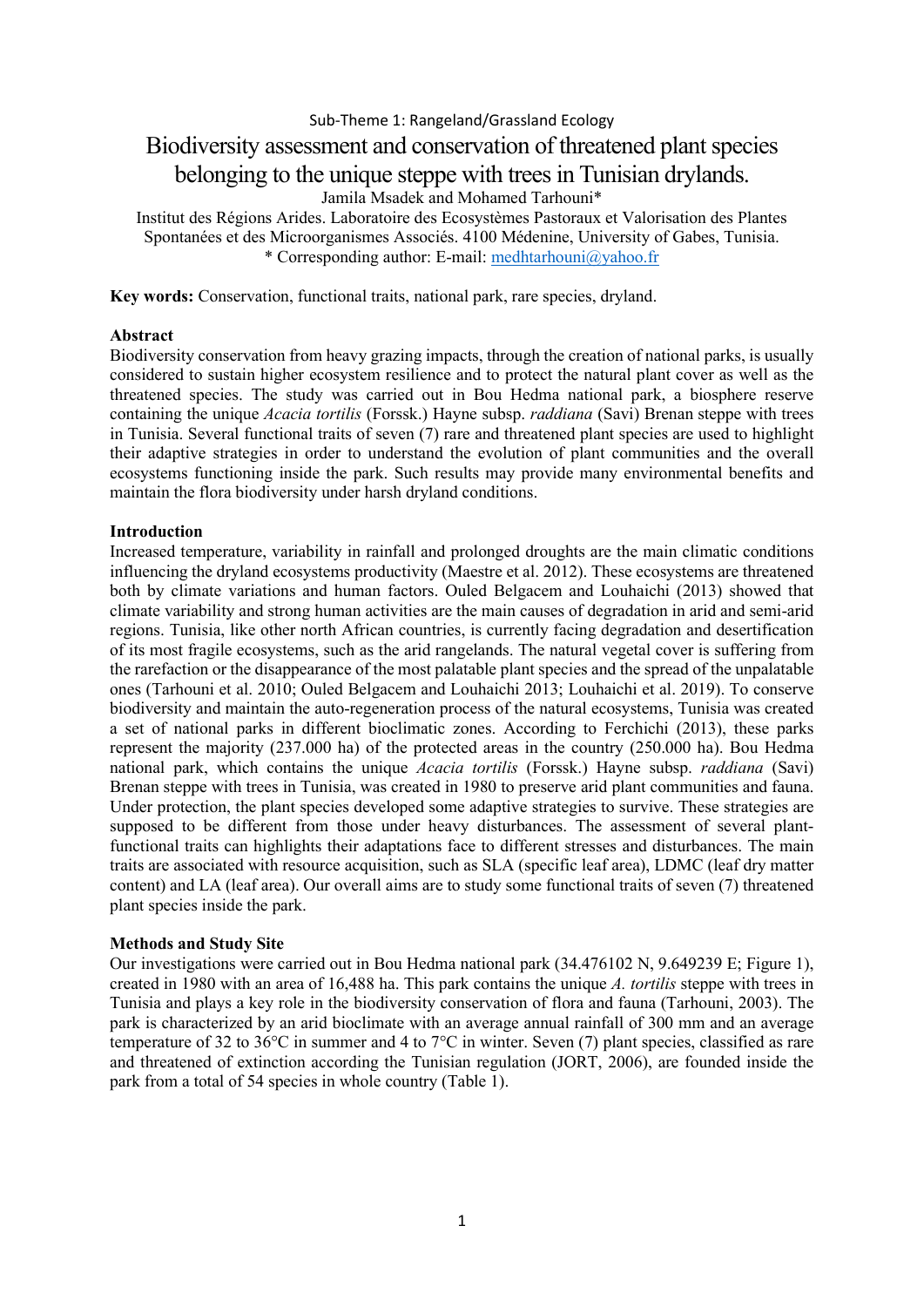

**Figure 1:** Geographical location of Bou Hedma national park.

**Table 1:** Conservation status of the studied species according to the IUCN and the Tunisian regulations. VU: Vulnerable, NE: Not Evaluated, LC: Least Concern, NT: Near Threatened, R: Rare.

| <b>Species</b>                                  | <b>Families</b> | <b>IUCN</b> | <b>Status in</b> |
|-------------------------------------------------|-----------------|-------------|------------------|
|                                                 |                 | status      | Tunisia          |
| Acacia tortilis (Forssk.) Hayne subsp. raddiana | Fabaceae        | VU          | R                |
| (Savi) Brenan.                                  |                 |             |                  |
| Cenchrus ciliaris L.                            | Poaceae         | <b>NE</b>   | R                |
| Digitaria nodosa Parl.                          | Poaceae         | <b>NE</b>   | R                |
| Juniperus phoenicea L.                          | Cupressaceae    | LC          | R                |
| Pistacia atlantica Desf                         | Anacardiaceae   | NT          | R                |
| Tetrapogon villosus Desf.                       | Poaceae         | <b>NE</b>   | R                |
| Thymelaea sempervirens Murb.                    | Thymelaeaceae   | <b>NE</b>   | R                |

Six individuals from each species were randomly selected to measure their functional and biometric traits during the spring 2017. Six leaves were collected from each individual to measure the leaf traits. The collected leaves were placed in moistened paper, and put in a refrigerator to prevent dehydration. In the laboratory, the leaves were weighed (to obtain their fresh matter (FM)), flattened, fixed and photographed. The photos were then analysed using 'Image J' software to calculate the leaf area (LA). The sampled leaves were than oven dried for 48 hours at 60°C to obtain their dry matter content (DM). The leaf water content (LWC), as a percentage of FM, was calculated as  $LWC =$  $((FM - DM)/FM) \times 100$ . The leaf dry matter content (LDMC), in mg.  $g^{-1}FM$ , was obtained as: DM / FM (Garnier et al., 2001). Specific leaf area (SLA), in cm2 g-1 DM, was calculated as: LA / DM. The biovolume (in m<sup>3</sup>) was calculated as  $BV = ((4 / 3) \times \pi \times r^3) / 2$ , where r is the average radius of the plant and it is obtained as  $r = ((D / 2) + (d / 2) + h) / 3$ , with : D is the largest diameter, d is the smallest diameter and h is the height of species. The canopy cover (CC in m²) is the area covered by the aerial organs of each species and it is calculated as  $CC = \pi \times r^2$ .

#### **Results**

#### *Biometric traits*

The BV and the CC of the studied species are shown in Table 2. BV and CC varied widely between the species. *A. tortilis* showed a high value of BV and CC  $(132.62 \text{ m}^3 \text{ and } 32.46 \text{ m}^2 \text{ respectively})$ . The smallest ones were around  $0.032 \text{ m}^3$  and  $0.19 \text{ m}^2$  in *T. villosus*. The analysis of variance indicates a highly significant difference of BV ( $p=0.002$ ) and CC ( $p<0.01$ ) between the seven species.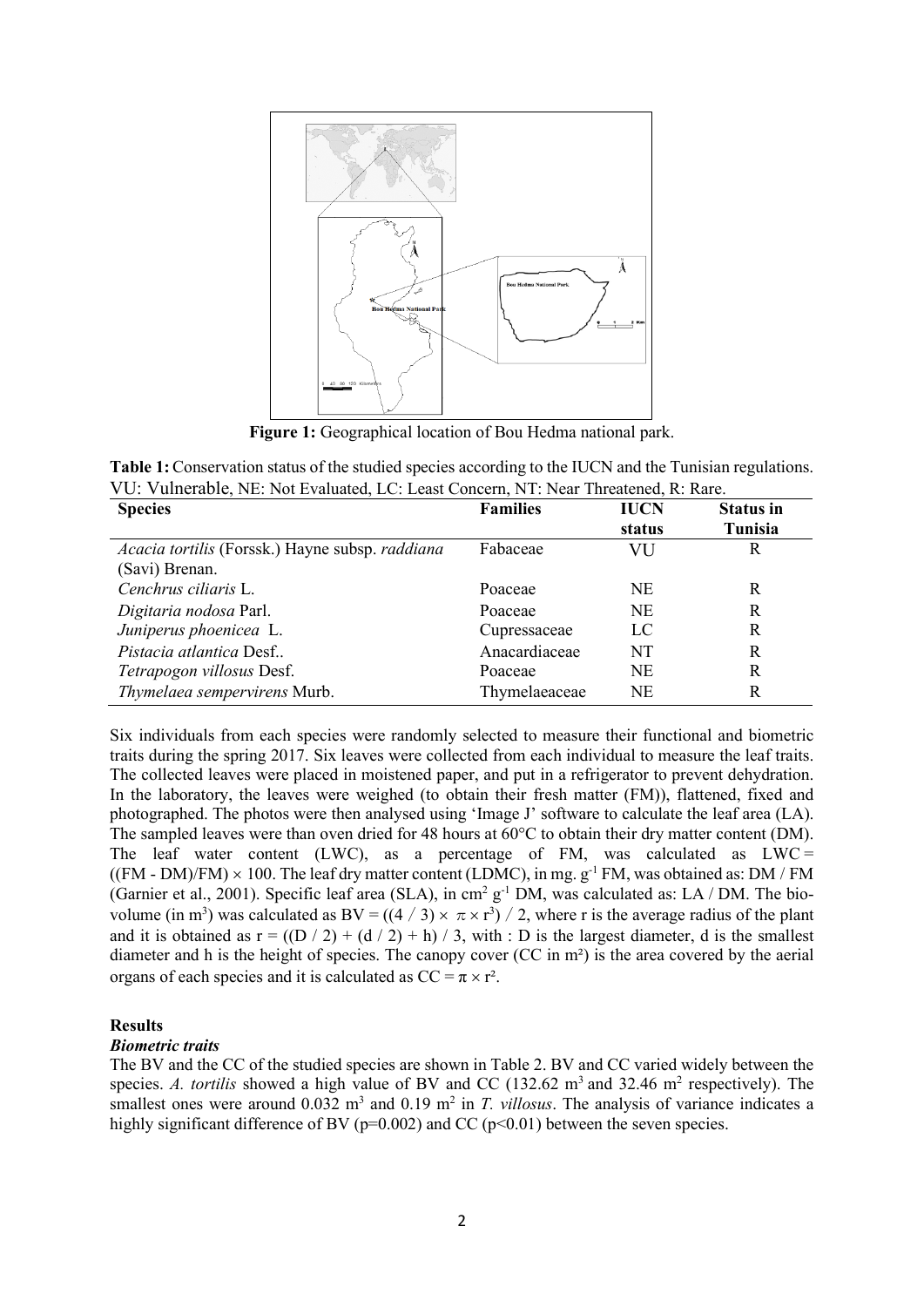|                     | D. nodosa T. villosus C. ciliaris p.<br>atlantica A. tortilis |       |      |       |        | J.   | <i>phoenicea</i> sempervirens |
|---------------------|---------------------------------------------------------------|-------|------|-------|--------|------|-------------------------------|
| $BV(m^3)$           | 0.54                                                          | 0.032 | 0.33 | 40.12 | 132.62 | 5.83 | 0.56                          |
| CC(m <sup>2</sup> ) | 1.25                                                          | 0.19  | 0.89 | 20.08 | 32.46  |      | 0.57                          |

**Table 2:** Bio-volume (BV) and the canopy cover (CC) of the studied species inside Bou Hedma national park during the spring 2017.

#### *Leaf traits*

Figure 2 shows a high value of leaf area and specific leaf area in poaceae family. Leaf area reaches 6.2, 5.1 and 3 cm2 respectively for *T. villosus*, *D. nodosa* and *C. ciliaris.* However, it was around 0.3 cm2 in *A. tortilis,* a key plant species of the park. For *P. atlantica* the LA is around 3.9 cm<sup>2</sup> followed by *J. phoenicea* (0.2 cm<sup>2</sup>) and *T. sempervirens* (0.1 cm<sup>2</sup>). Concerning *SLA*, the maximum value was recorded for *T. villosus* (447,52 cm<sup>2</sup>g<sup>-1</sup>) and the minimum for *T. sempervirens* (32,47 cm<sup>2</sup>g<sup>-1</sup>).



**Figure 2:** Leaf area (LA), Specific leaf area (SLA), leaf dry matter content (LDMC) and leaf water content (LWC) of the studied species inside Bou Hedma national park during the spring 2017 ( $n = 6$ ).

The LWC and LDMC are important factors and indicate the plant water status. The results show that the poaceae recorded a high value of LWC that reaches 65% in *C. ciliaris*, 53% in *D. nodosa* and 42% in *T. villosus.* However, contrasting results are noted for the dry matter content (LDMC). ANOVA shows highly significant differences in these parameter between species ( $p \le 0.01$ ).

#### **Discussion and conclusion**

Plant functional traits are any attributes that have significant effects on plant fitness and reflect plant adaptation to their local environment (Ackerly, 2004). *A. tortilis*, the keystone species of the park, shows the highest value of BV and CC. It plays a key role in ecosystem functioning and stability. This tree was known by its positive effects on neighbouring species, under highly stressful conditions. It could facilitate the growth of other species by improving ecological conditions under its wide canopy (Noumi et al. 2011). The species, qualified as highly drought tolerant, was expected to enhance soil nutrient content and to improve the soil structure by adding organic matter (Gedda 2003; Abdallah et al. 2008). Moreover, the tree reduces the water evaporation from soil (Munzbergova and Ward 2002).

It is probable that LA plays a fundamental role in competition for light (Schneider and Huyghe 2015). It is linked to strategies for the acquisition and use of resources by the plant. Our result showed that the acquisition of resources is easier for Poaceae family since they have high values of LA. This concurs with the studies of Schneider and Huyghe (2015) showing that grasses have advantages for resource acquisition. In the same way, Sun and Dickson (1996) argued that grasses and shrubs have been found to be competent with trees for resources. The LWC is an important parameter and indicates the plant water status. *C. ciliaris* recorded the highest water content. These results can be explained, in part, by the competitive capacity of this species. This concurs with the studies of Noumi et al. (2015) showing that *C. ciliaris*, nurse species, competed with *Acacia*, target species, for water resource.

Wilson et al. (1999) noted, "*LDMC is a compromise between rapid assimilation and growth leading to an extreme and effective conservation of resources in the well-protected tissues*". A high content of leaf